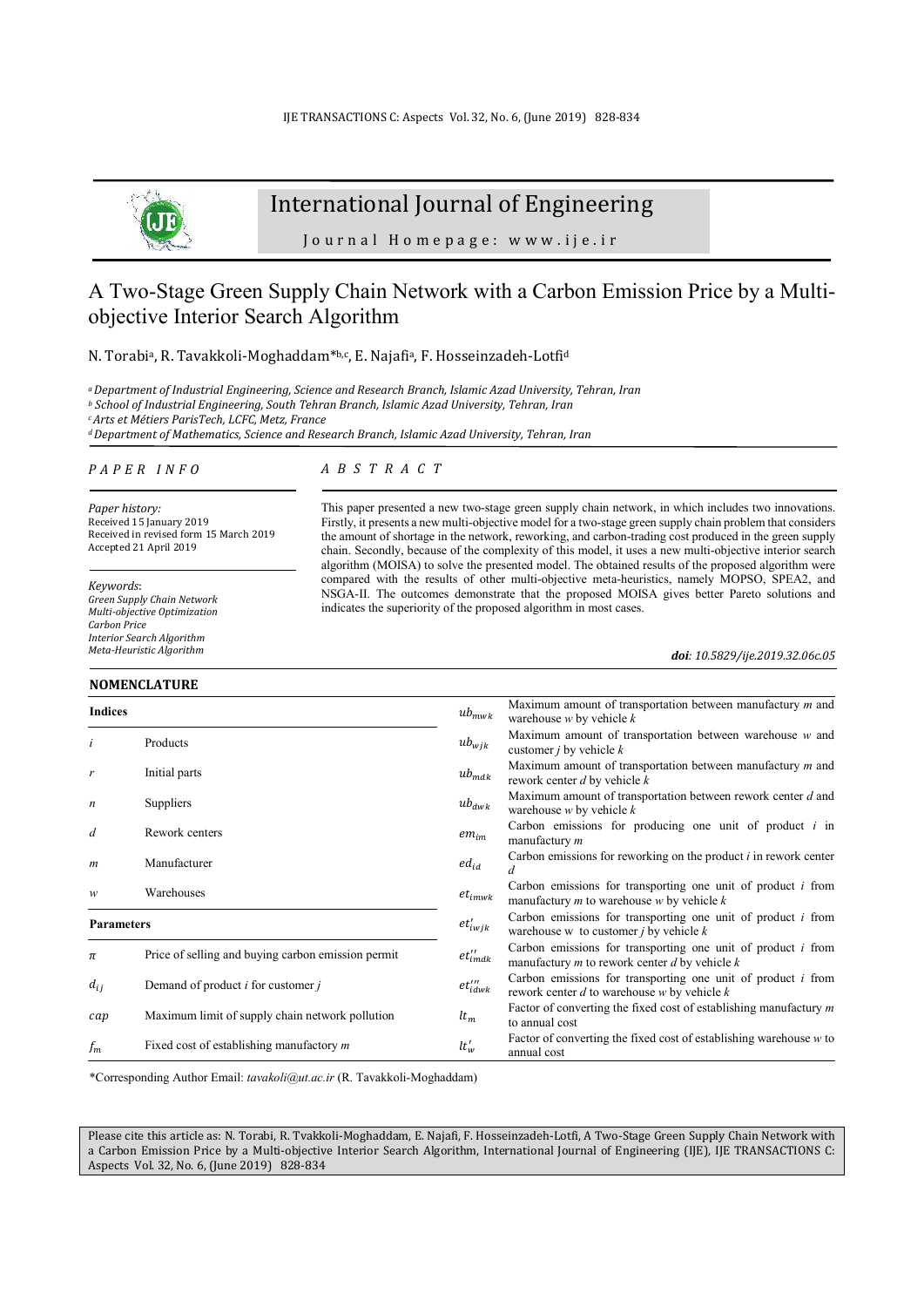| $f'_{w}$                   | Fixed cost of establishing warehouse $w$                                                                 | $lt''_d$                       | Factor of converting the fixed cost of establishing rework center $d$<br>to annual cost                                         |
|----------------------------|----------------------------------------------------------------------------------------------------------|--------------------------------|---------------------------------------------------------------------------------------------------------------------------------|
| $f''_n$                    | Annual cost of selecting supplier $n$                                                                    | $\beta_i$                      | Percent of product $i$ that needs reworking                                                                                     |
| $f''_d$                    | Fixed cost of establishing rework center d                                                               | $\beta_i'$                     | Percent of product $i$ that is turned into sound product after<br>reworking                                                     |
| $cm_{im}$                  | Production cost of a product unit $i$ in manufactuy $m$                                                  | $\boldsymbol{b}$               | Current budget for establishing manufactories, warehouses and<br>reworking centers                                              |
| $cs_{rnm}$                 | Cost of purchasing one unit of initial parts $r$ from supplier<br>$n$ for manufactury $m$                | <b>Variables</b>               |                                                                                                                                 |
| $cd_{id}$                  | Reworking cost of one unit of product $i$ in rework center $d$                                           | $Q_{im}$                       | Number of produced products $i$ in manufactury $m$                                                                              |
| $cb_{ij}$                  | Cost of each unit of shortage for product $i$ and customer $j$                                           | $QD_{id}$                      | Number of reworked product $i$ in rework center $d$                                                                             |
| $ct_{imwk}$                | Transportation cost of one unit of product $i$ from<br>manufactury $m$ to warehouse w by vehicle $k$     | $\mathcal{R}_{rnm}$            | Number of initial parts $r$ transported from supplier $m$ to<br>manufactury m                                                   |
| $ct'_{iwjk}$               | Transportation cost of one unit of product i from warehouse<br>$w$ to customer <i>j</i> by vehicle $k$   | ${\cal L}_{imwk}$              | Number of product $i$ transported from manufactury $m$ to<br>warehouse $w$ by vehicle $k$                                       |
| $ct_{imdk}^{\prime\prime}$ | Transportation cost of one unit of product i from<br>manufactury $m$ to rework center $d$ by vehicle $k$ | $L'_{iwjk}$                    | Number of product $i$ transported from warehouse w to customer $j$<br>by vehicle $k$                                            |
| $ct''_{idwk}$              | Transportation cost of one unit of product $i$ from rework<br>center $d$ to warehouse w by vehicle $k$   | $L_{imdk}^{\prime\prime}$      | Number of product $i$ transported from manufactury $m$ to rework<br>center $d$ by vehicle $k$                                   |
| $\mu_i$                    | Volume of one unit of product $i$                                                                        | $L''_{idwk}$                   | Number of product $i$ transported from rework center $d$ to<br>warehouse $w$ by vehicle $k$                                     |
| $\mu'_i$                   | Required time to produce product $i$                                                                     | $B_{i,j}$                      | Number of shortage for product $i$ for customer $j$                                                                             |
| $\mu''_i$                  | Required time to reworking on the product $i$                                                            | $\cal E$                       | Number of traded carbon emission permit                                                                                         |
| $\alpha_{ri}$              | Number of required initial part $r$ to produce product $i$                                               | $F_m$                          | Binary decision variable for establishing or not establishing<br>manufactury m                                                  |
| $c_{im}$                   | Production capacity (time) of product $i$ in manufactury $m$                                             | $F'_{w}$                       | Binary decision variable for establishing or not establishing<br>warehouse $w$                                                  |
| $c'_w$                     | Storage capacity in warehouse $w$                                                                        | $F_n''$                        | Binary decision variable for selecting or not selecting supplier $n$                                                            |
| $c_{rn}^{\prime\prime}$    | Supply power of supplier $n$ for initial part $r$                                                        | $F''_d$                        | Binary decision variable for establishing or not establishing<br>rework center d                                                |
| $c''_{id}$                 | Reworking capacity(time) on product $i$ in rework center $d$                                             | ${\cal G}_{mwk}$               | Binary decision variable for using or not using the transportation<br>vehicle $k$ between manufactury $m$ and warehouse $w$     |
| $lb_{mwk}$                 | Minimum amount of transportation between manufactury<br>$m$ and warehouse $w$ by vehicle $k$             | $G'_{wjk}$                     | Binary decision variable for using or not using the transportation<br>vehicle $k$ between warehouse w and customer $j$          |
| $lb_{wjk}$                 | Minimum amount of transportation between warehouse $w$<br>and customer $j$ by vehicle $k$                | $G_{mdk}^{\prime\prime}$       | Binary decision variable for using or not using the transportation<br>vehicle $k$ between manufactury $m$ and rework center $d$ |
| $lb_{mdk}$                 | Minimum amount of transportation between manufactury<br>$m$ and rework center d by vehicle $k$           | $G^{\prime\prime\prime}_{dwk}$ | Binary decision variable for using or not using the transportation<br>vehicle $k$ between rework center $d$ and warehouse $w$   |
| $lb_{dwk}$                 | Minimum amount of transportation between rework center<br>$d$ and warehouse $w$ by vehicle $k$           |                                |                                                                                                                                 |

# **1. INTRODUCTION**

Characterized a green supply chain takes a significant role in the supply chain network design. To concern ecological issues, the supply chain management (SCM) forms including item plan, materials determination and sourcing, fabricating, last item conveyance to client and item administration after utilization and time span of usability [1].

In spite of the fact that the ideas of maintainable SCM and green SCM are normally utilized reciprocally all through the supply chain concept, these two ideas are not indistinguishable. Feasible SCM incorporates monetary measurements and ecological and social manageability. Along these lines, maintainable SCM is a more extensive idea in contrast with the green SCM and green SC is a piece of practical supply chain management [2]. Incentives for associations to receive green SCM are distinctive as far as the last client, state offices, private associations and authoritative organizations. The significant motivator is laws and directions managing association to watch natural issues. Then again, a few associations perform them so as to upgrade the benefit of their principles or clients' request [3]. Taking the minimization of environmental pollution and economic issues into account in the SC design leads to the emergence of the concept of 'green supply chain network design' containing two of the three factors of sustainable development. In a sustainable development program, economic, social and environmental objectives should be considered simultaneously. Minimization of air pollution, collection and recycling commodities at the end of their shelf life are examples of environmental objectives. Concerning the consequences of establishing a factory in the development of a region is an example of social objectives. In this research, minimization of air pollution is studied in the fields of production, warehousing and distribution using emission trading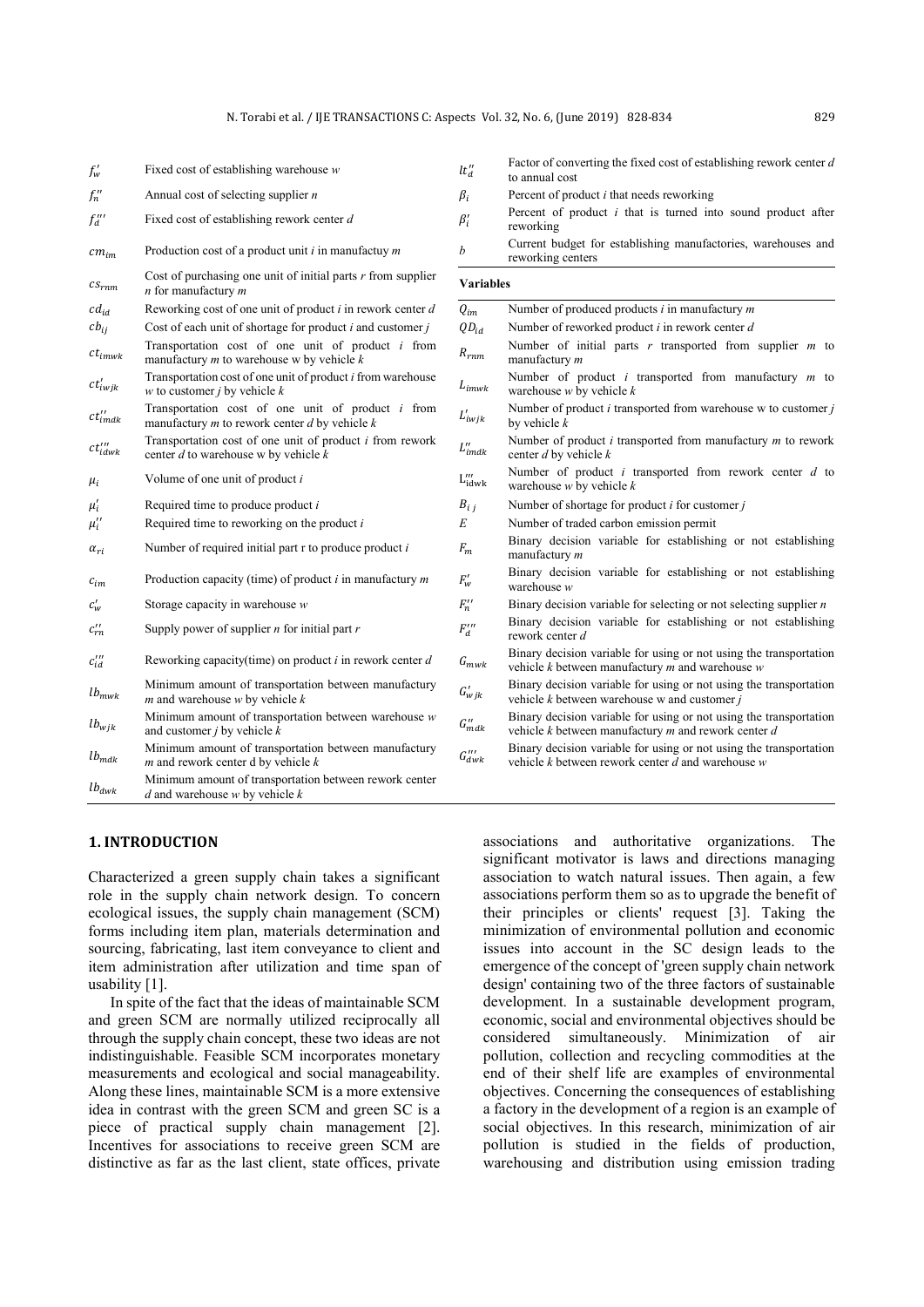method, in which some parameters are under uncertainty. Emission trading is one of the economic mechanisms of Kyoto Protocol. In this system, an overall limit on emissions is set for each chain, defined based on permits (also called allowances) to emit up to the level of the overall limit. The chains are allowed to trade these permits. After trading permits, each chain is allowed to emit up to the amount of possessed permits. Hence, each chain should decide on spending costs in order to benefit from environmentally better technology for production, transportation and to minimize emissions or on purchasing permits to meet its own needs. Since trading is performed the open market, the price of emission permits is determined based on supply and demand; which is of high uncertainty.

Fahimnia et al. [4] compared the performance of three meta-heuristic algorithms in solving a complex supply chain. Hassanzadeh et al. [5] proposed new NSGA-II and new MOPSO for a bi-objective supply chain scheduling in a flow shop environment. Chibeles-Martins et al. [6] used the multi-objective meta-heuristic approach for the planning and design of green supply chains, which explores the solution space by using a new local search model. Kumar et al. [7] used self-learning particle swarm optimization for multi-objective models of production and pollution routing problem, in this study time window is assumed. Moresi and Schwartz [8] considered a vertically integrated input monopolist supplying to a differentiated downstream rival. They analyzed vertical delegation as one mechanism for inducing expansion or contraction by the rival/customer. Kumar et al. [9] designed multi objective and multi-period supply chain network with risk and emission, in this study they used NSGA-II for solving problem. Rezaee et al. [10] presented a two-stage model in a stochastic environment to design a green supply chain with carbon price. Qu et al. [11] proposed the taking inventory control out of the hands of competitive or exclusive retailers and assigning it to a manufacturer increases the value of a supply chain especially for goods whose demand is highly volatile. Kadzinski et al. [12] evaluated the applicability of different multi-objective optimization strategies for solving green supply chain problems. Fakhrzad et al. [13] developed a new multi product, multi period, and multi level closed-loop green supply chain planing model under uncertain conditions.

This paper contains two basic innovations. Firstly, a new supply chain model is applied in two stages, with multi-objective functions and the number of shortages and reworks in the model, in which this supply chain model has not been presented in this form of modeling so far in any previous research. Secondly, this new MOISA has not been applied to the supply chain so far, and this algorithm yields very good results in this study. In section 2 of this paper materials and methods presented. In section 3, results and discussion are provided, and a numerical example is used to demonstrate the adequacy of the model and proposed algorithm. In section 4, conclusion and further studies are provided. In section 5, references are presented.

## **2. MATERIALS AND METHODS**

The model of the intended problem included a multiobjective and two-stage mathematical model. The innovation of this research is to consider the multiobjective and trade off among these objectives in supply chain network and to consider reworking in this multi objective model. Another innovation in this research is the application of an MOISA algorithm for solving a multi-objective supply chain model, which has not been used for these types of two-stage models yet.

**2. 1. Two-Stage Green Supply Chain Network**  The model presented in this study consists of two stages. Its first stage includes the selection of supplier, selection and location of establishing manufacturer, reworking centers, and warehouses. These places were selected with certain capacities among potential places. The second stage included the determining amount of products, transportation, type of selected vehicle for moving the products, the amount of initial materials purchased from each supplier, the amount of products that need reworking, the amount of created shortage for the final customer demand and the amount of carbon emission permit. The final products in this model are only delivered to customers through warehouses, so that the products are sent from manufacturer to warehouses or from manufacturer to reworking centers and then from reworking centers to warehouses. Finally, the products are delivered to the customers from warehouses. There are minimum and maximum amounts of transportation in the model and the transportation amount that should be certainly in this range. Figure 1 shows the schematic view of the desired model. After that, parameters, variables and model are presented.

The objective function (1) is related to minimization of manufacturing establishment cost. The objective function (2) is related to minimization of warehouse establishment cost. The objective function (3) is related to minimization of supplier selection cost. The objective function (4) is related to the minimization of rework center establishment cost. The objective function (5) is related to the minimization of the model's second phase. Equation (6) indicates the budget limitation for establishment of manufactories, rework centers and warehouses. Equations (7) to (9) indicate that at least one manufacturer, one warehouse and one rework center should be established. Equation (10) guarantees that the production amount of sound parts is more than the customer's demand. Equation (11) guarantees that the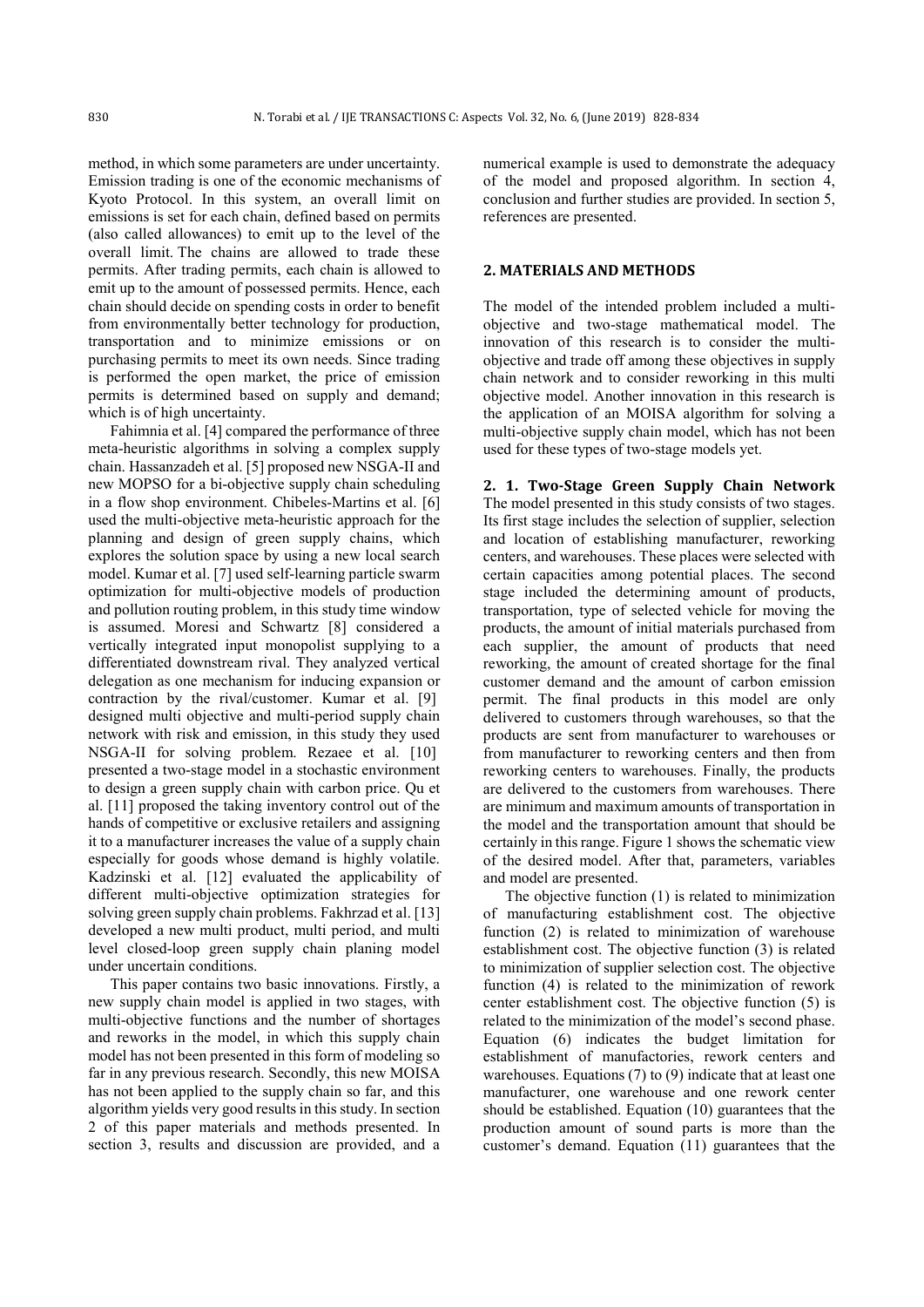

Figure 1. Schematic view of a green supply chain

capacity of rework centers meet the number of parts which need reworking. Equation (12) guarantees that the capacity of suppliers is more than the number of required initial parts. Equation (13) shows the type of decision variables for the model's first phase. The objective function (14) is related to carbon production costs. Equation (15) guarantees the more capacity(time) of manufactories than the required time to produce products. Equation (16) states the relationship between the number of parts, which need reworking and the number of parts which enter rework centers. Equation (17) guarantees the more capacity(time) of reworking center than the Required time for reworking. Equation (18) indicates the number of required parts for producing the final products. Equation (19) indicates the more capacity of suppliers than the number of required initial parts for production. Equation (20) indicates the relationship between the number of sound products and the number of sound products sent from manufactories to warehouses. Equation (21) shows the relationship between the numbers of products which need reworking and the number of products sent from manufactories to rework centers. Equation (22) shows the relationship between the number of sound products after reworking and the number of products sent from rework centers to warehouses. Equation (23) guarantees that the capacity of warehouses is more than the number of products sent from manufactories and rework centers to warehouses. Equation (24) shows the equality between the products imported to warehouse and the products exported. Equation (25) shows the relationship between the number of products imported to warehouse and the amount of shortage than the customer demand. Equation (26) shows the number of carbon emission permit than production pollution and transportation pollution. Equations (27) to (30) show the minimum and maximum limitations for transportation. Equations (31) to (33) show the type of decision variables for the model's second phase.

$$
\text{Min } \sum_{m} \text{lt}_{m} \text{f}_{m} \text{F}_{m} \tag{1}
$$

$$
\text{Min } \Sigma_{\mathbf{w}} \operatorname{lt}_{\mathbf{w}}' \operatorname{ft}_{\mathbf{w}}' \operatorname{F}_{\mathbf{w}}' \tag{2}
$$

Min  $\sum_{n} f''_{n} F''_{n}$  (3)

$$
\text{Min } \sum_{\mathbf{d}} \mathbf{l} \mathbf{t}_{\mathbf{d}}^{\prime\prime} \mathbf{f}_{\mathbf{d}}^{\prime\prime\prime} \mathbf{F}_{\mathbf{d}}^{\prime\prime\prime} \tag{4}
$$

$$
\text{Min } Q(F, F', F'', F''') \tag{5}
$$

$$
\sum_{m} f_{m} F_{m} + \sum_{w} f'_{w} F'_{w} + \sum_{d} f''_{d} F'''_{d} \leq b \tag{6}
$$

$$
\sum_{m} F_m \ge 1\tag{7}
$$

$$
\sum_{w} \mathbf{F}'_{w} \ge 1\tag{8}
$$

$$
\sum_{\mathbf{d}} \mathbf{F}_{\mathbf{d}}^{\prime\prime\prime} \ge 1\tag{9}
$$

$$
(1 - \beta_i) \sum_i \sum_m c_{im} F_m + \beta'_i \sum_i \sum_d c''_d F''_d \ge \sum_i \sum_j d_{ij} \tag{10}
$$

$$
\beta_i \sum_i \sum_m c_{im} F_m \le \sum_i \sum_d c_{id}^{\prime\prime\prime} F_{d}^{\prime\prime\prime}
$$
\n(11)

$$
\sum_{n} c_{rn}^{\prime\prime} F_{n}^{\prime\prime} \ge \sum_{i} \sum_{j} d_{ij} \alpha_{r i} \qquad \forall r \qquad (12)
$$

$$
F_m, F'_w, F''_n, F''_d \in \{0, 1\}
$$
 (13)

 $Q(F, F', F'', F''') = \text{Min} \sum_{i} \sum_{m} \sum_{w} \sum_{k} ct_{imwk} L_{imwk}$  $+ \sum_i \sum_w \sum_i \sum_k ct'_{iwhk} L'_{iwhk}$  $+ \sum_i \sum_m \sum_d \sum_k ct''_{imdk} L''_{imdk}$  $+ \sum_{i} \sum_{d} \sum_{w} \sum_{k} ct'''_{idwk} L'''_{idwk} + \sum_{i} \sum_{m} cm_{im} Q_{im}$  $+ \sum_i \sum_d \text{cd}_{id} \text{QD}_{id}$  $+ \sum_{\rm r} \sum_{\rm m} \sum_{\rm n} c s_{\rm rnm} R_{\rm rnm} + \sum_{\rm i} \sum_{\rm j} c b_{\rm i j} B_{\rm i j} + \pi E$ (14) ∑ μ Q- ≤ ∑ c-F- ∀m (15)  $\sum_{\mathbf{d}} \mathbf{Q} \mathbf{D}_{\mathbf{id}} = \sum_{\mathbf{m}} \beta_{\mathbf{i}} \mathbf{Q}_{\mathbf{i}\mathbf{m}}$   $\forall \mathbf{i}$  (16)  $\sum_{i} \mu''_i Q D_{id} \leq \sum_{i} c''_i F''_d \qquad \forall d$  (17)

$$
\sum_{n} R_{rmn} = \sum_{i} \alpha_{ri} Q_{im} \qquad \forall r, m \qquad (18)
$$

$$
\sum_{m} R_{rmn} \leq c_{rn}^{\prime\prime} F_{n}^{\prime\prime} \qquad \forall r, n \qquad (19)
$$

$$
\sum_{w} \sum_{k} L_{imwk} = (1 - \beta_i) Q_{im} \qquad \forall i, m \qquad (20)
$$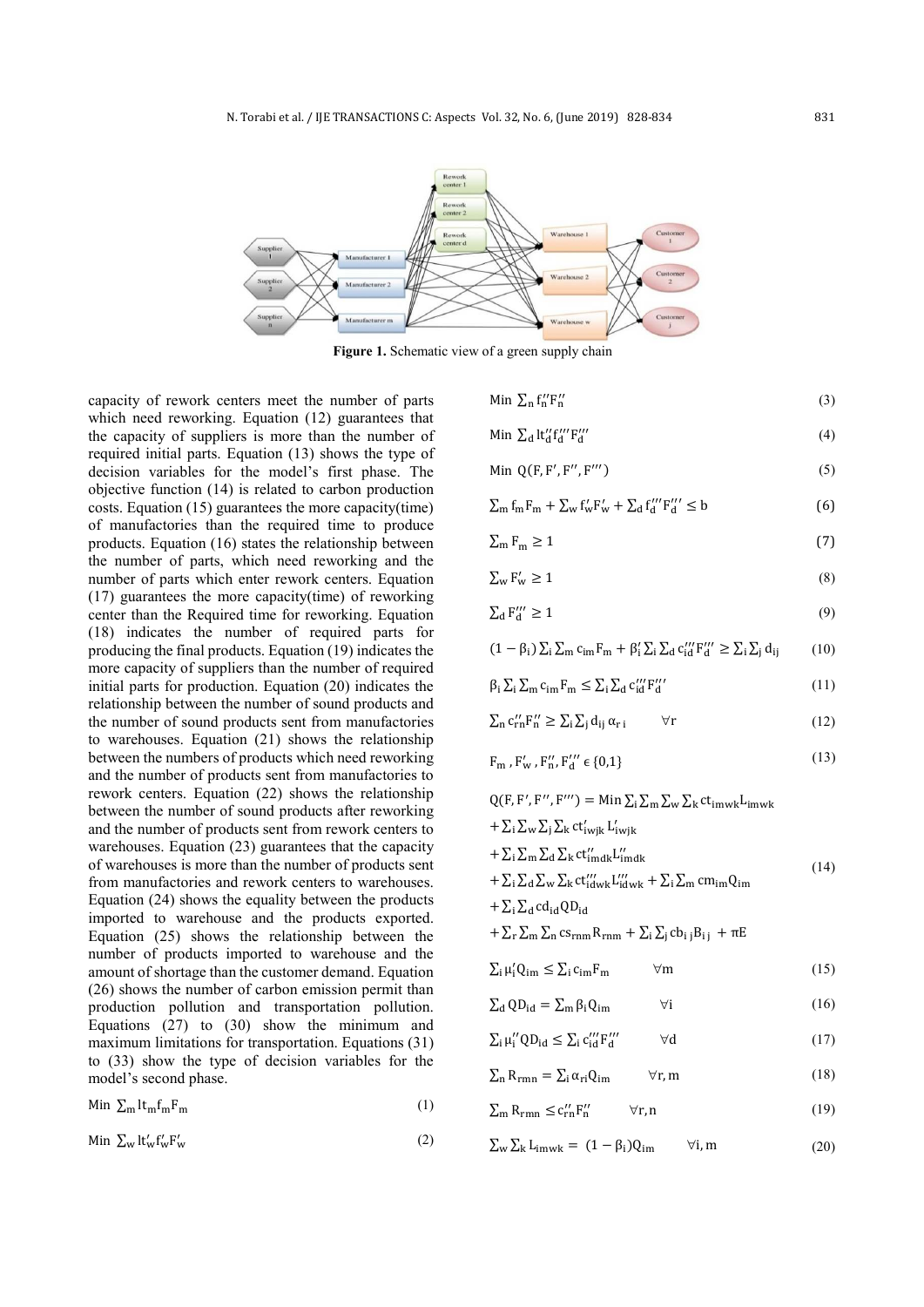$\sum_{\mathbf{n}} \sum_{\mathbf{k}} L_{\text{imdk}}^{\prime\prime} = Q D_{\text{id}}$   $\forall i, d$  (21)

$$
\sum_{w} \sum_{k} L_{idwk}^{\prime\prime\prime} = \beta_i^{\prime} Q D_{id} \qquad \forall i, d \qquad (22)
$$

$$
\sum_{i} \sum_{m} \sum_{k} \mu_{i} L_{imwk} + \sum_{i} \sum_{d} \sum_{k} \mu_{i} L_{idwk}'' \le c_{w}' F_{w}' \quad \forall w \quad (23)
$$

$$
\sum_{j} \sum_{k} L'_{i\text{wjk}} = \sum_{m} \sum_{k} L_{imwk} + \sum_{d} \sum_{k} L''_{idwk} \quad \forall i, w \qquad (24)
$$

$$
\sum_{\mathbf{w}} \sum_{\mathbf{k}} L'_{\mathbf{i}\mathbf{w}\mathbf{i}\mathbf{k}} + B_{i\mathbf{i}} = d_{i\mathbf{i}} \quad \forall i, j \tag{25}
$$

 $\Sigma_i \Sigma_m \Sigma_w \Sigma_k$  et<sub>imwk</sub>L<sub>imwk</sub> +

 $\sum_{i} \sum_{w} \sum_{k} \sum_{k} \sum_{i}^{\text{max}} \sum_{wik} L'_{iwik} + \sum_{i} \sum_{m} \sum_{d} \sum_{k} \sum_{i'}^{\text{max}} L'_{imdk}^{\text{max}} +$  $\sum_{i} \sum_{d} \sum_{w} \sum_{k}$ et'''  $\sum_{i}$ '''  $\sum_{w}$ k +  $\sum_{i} \sum_{m}$ em<sub>im</sub> $Q_{im}$  +  $\Sigma_i \Sigma_d$  ed<sub>id</sub>QD<sub>id</sub> – cap = E (26)

$$
lb_{\text{mwk}} G_{\text{mwk}} \le \sum_{i} \mu_i L_{\text{imwk}} \le ub_{\text{mwk}} G_{\text{mwk}} \quad \forall m, w, k \quad (27)
$$

$$
lb_{wjk}G'_{wjk} \le \sum_{i} \mu_{i}L'_{iwijk} \le ub_{wjk}G'_{wjk} \quad \forall w, j, k
$$
 (28)

- $lb_{mdk} G''_{mdk} \leq \sum_{i} \mu_i L''_{imdk} \leq ub_{mdk} G''_{mdk}$  $\forall$ m, d, k (29)
- $lb_{dwk} G''_{dwk} \leq \sum_{i} \mu_i L''_{idwk} \leq ub_{dwk} G''_{dwk}$  $\forall d, w, k$  (30)

 $F_m$ ,  $F'_w$ ,  $F''_u$ ,  $F''_d$ ,  $G_{\text{mwk}}$ ,  $G'_{wik}$ ,  $G''_{mdk}$ ,  $G''_{dwk}$   $\in \{0,1\}$ ∀m, w, n, d, k, j (31)

$$
Q_{im}, QD_{id}, B_{ij}, R_{rnm}, L_{imwk}, L'_{iwjk}, L''_{imdk}, L''_{idwk} \ge 0 \text{ and integer } \forall i, m, w, n, d, k, j
$$
\n(32)

 $E$  is free (33)

**2. 2. Multi-objective Interior Search Algorithm**  In the multi-objective interior search algorithm (MOISA), concepts of the ISA [14] are used in conjunction with the principles of the crowding distance and non-dominated sorting. In the proposed algorithm, those stages of process that require sorting out the original population use the two mentioned principles for this purpose. By considering literature [15] metaheuristic multi objective interior search algorithm used for solving gscm model presented in this paper. The pseudo code of MOISA is as follows:

| Initialization                                                                          |   | <b>TABLE 1. Valy</b> |
|-----------------------------------------------------------------------------------------|---|----------------------|
| while any stop criteria is not satisfied                                                |   | Level 1              |
| use the non dominated sorting<br>use the crowding distance                              |   | [3,5]                |
| find the Pareto fronts                                                                  | r | [3,5]                |
| choose one of the solution in the first Pareto front as $x_{gb}$<br>for $i=1$ to n      | n | [5,7]                |
| if $x_{gb}$                                                                             | d | [4,6]                |
| $x^{j}_{gb} = x^{j-l}_{gb} + r_n \times \lambda$<br>else if $r_1 \leq \alpha$           | m | [6,8]                |
| $x^{j}$ <sub>m,i</sub> = $r_3 x^{j-l}$ <sub>i</sub> + (1- $r_3$ ) $x^{j}$ <sub>gb</sub> | w | $\lceil 5, 8 \rceil$ |
| $x^{j} = 2 x^{j} m I - x^{j-l} i$                                                       | k | [7,10]               |
| else<br>$x_i = LB^i + (UB^i - LB^i) \times r_2$                                         |   | [10, 15]             |

*end if check the boundaries except for decomposition elements end for for*  $i=1$  *to n evaluate the f(x<sup>i</sup> j )*   $\left[ x_i \right] = \begin{cases} x_i^j \end{cases}$  $\int_i^j$  if  $f(x_i^j)$  $\binom{j}{i}$  dominates  $f(x_i^{j-1})$  $x_i^{j-1}$  by  $f(x_i)$  dominates  $f(x_i)$ <br> $y_i^{j-1}$  else *end for end while* 

#### **3. RESULTS AND DISCUSSION**

Numerical examples should be used to guarantee the efficiency of the presented model. Four meta-heuristic algorithms, namely MOPSO, NSGA-II, SPEA 2 and MOISA, are used to solve the given examples. The following four comparative factors are considered to determine the algorithms that have a better performance in solving the proposed model.

1. Mean ideal distance (MID): This criterion calculates the mean Pareto solutions from the coordinate's origin. The less is this criterion, the more is the algorithm efficiency.

2. Spacing (S): This criterion calculates the relative distance of consecutive solutions. The less is the index, the better it is  $[16]$ .

3. Number of Pareto solutions (NOS): The more is the number of Pareto solutions, the more optimal will be that method.

4. Solving time (TIME): This factor is measured based on the number of function evaluations, the less is the **better** 

Numerical examples are considered at three levels of small, medium and large. The values of the model's indices for these three levels are given in Table 1. Table 2 shows the parameter setting results from Taguchi method. The stopping condition of algorithms is equal to the number of function evaluation=10000. Each example is run 50 times with each algorithm. Table 3 shows the average results of model solving.

| <b>TABLE 1.</b> Values for three levels of the indices. |  |  |  |
|---------------------------------------------------------|--|--|--|
|                                                         |  |  |  |

|   | <b>Level 1</b> | <b>Level 2</b> | Level 3  |
|---|----------------|----------------|----------|
| i | [3,5]          | [10, 14]       | [25, 35] |
| r | [3,5]          | [10, 14]       | [25, 40] |
| n | [5,7]          | [15, 18]       | [25, 35] |
| d | [4,6]          | [10, 14]       | [20, 25] |
| m | [6,8]          | [12, 15]       | [25, 35] |
| w | [5,8]          | [9,14]         | [25, 35] |
| k | [7,10]         | [15,20]        | [35,50]  |
| i | [10, 15]       | [20, 25]       | [35, 45] |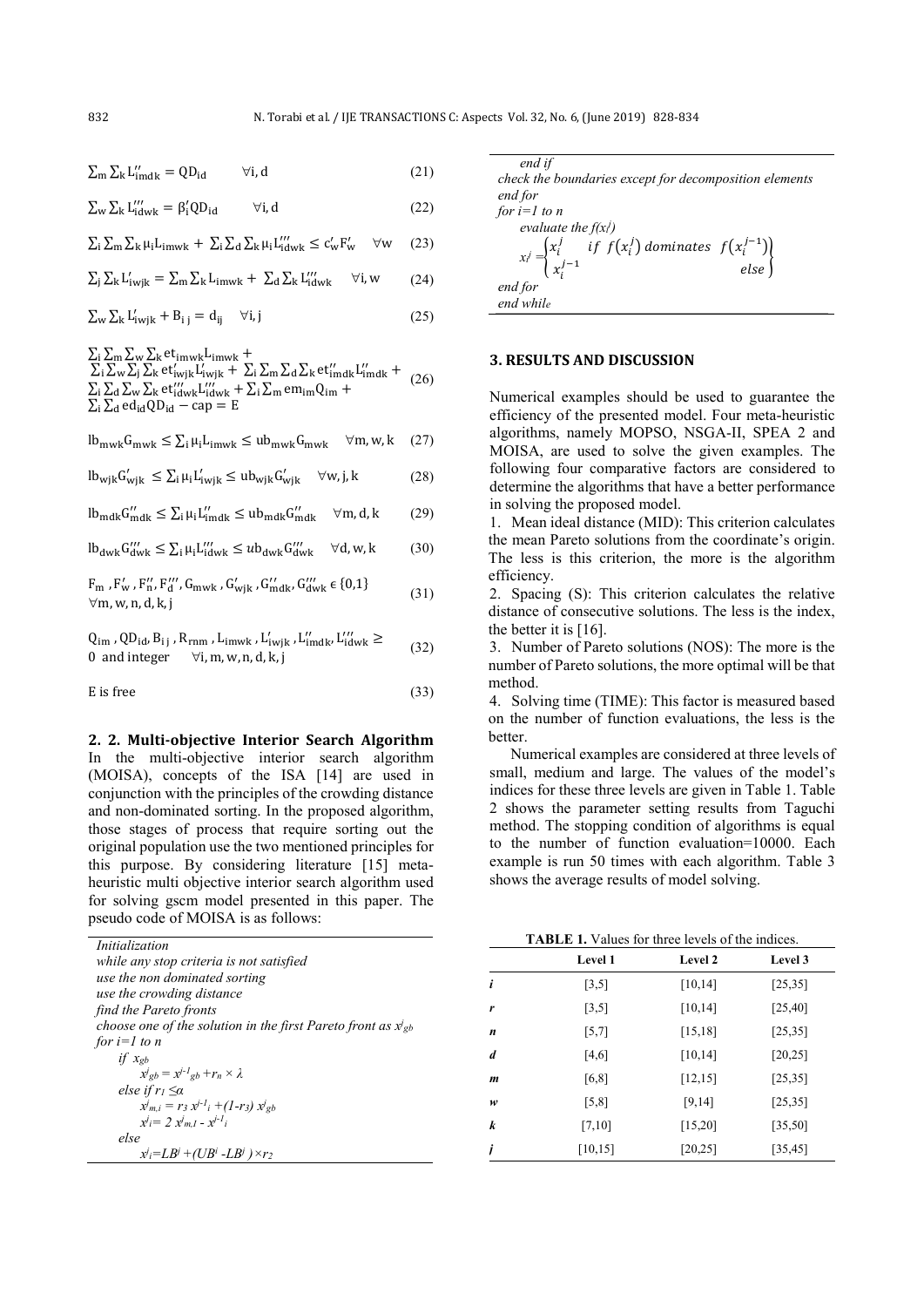| NSGA II<br><b>MOPSO</b>           |                                                            | SPEA II                           | <b>MOISA</b>              |
|-----------------------------------|------------------------------------------------------------|-----------------------------------|---------------------------|
| 1000                              | Population size= Population size= Population size=<br>1000 | 1000                              | Population<br>$size=1000$ |
| Mutation Rate=<br>0.1             | Repository<br>$Size = 300$                                 | Archive<br>$Size = 500$           | Alpha= $0.4$              |
| P Crossover=0.7<br>P Mutation=0.2 | Inertia<br>$Weight=0.5$                                    | P Crossover=0.7<br>P Mutation=0.3 |                           |
|                                   | Personal<br>Learning<br>Coefficient=1                      |                                   |                           |
|                                   | Global Learning<br>Coefficient=2                           |                                   |                           |
|                                   | Number of Grids                                            |                                   |                           |
|                                   | per<br>$Dimension=10$                                      |                                   |                           |
|                                   | Alpha= $0.1$                                               |                                   |                           |
|                                   | $Beta=2$                                                   |                                   |                           |
|                                   | Gamma=2                                                    |                                   |                           |
|                                   | Mutation<br>$Rate=0.1$                                     |                                   |                           |

**TABLE 2.** Parameter setting results from Taguchi method

| <b>TABLE 3.</b> Average results of model solving |
|--------------------------------------------------|
|--------------------------------------------------|

| <b>Criterion</b> |           |            |                        |                        |  |
|------------------|-----------|------------|------------------------|------------------------|--|
| Level 1          | Time      | <b>NOS</b> | S                      | <b>MID</b>             |  |
| <b>NSGAII</b>    | 920.797   | 40         | 3.3438×10^5            | $2.2132\times10^{27}$  |  |
| SPEA-2           | 850.15    | 43         | 3.0012×10^5            | $2.0744\times10^{3}$   |  |
| <b>MOPSO</b>     | 950.51    | 39         | $3.4431\times10^{4}5$  | $2.3332\times10^{4}$   |  |
| MOISA            | 880.31    | 48         | $2.8911 \times 10^{6}$ | $2.0232\times10^{2}$   |  |
| Level 2          | Time      | <b>NOS</b> | s                      | <b>MID</b>             |  |
| <b>NSGAII</b>    | 1685423   | 41         | 78823×1046             | $1.8061\times10^{9}$   |  |
| $SPEA-2$         | 15120 16  | 47         | 7 2451×1046            | $1.7319\times10^{9}$   |  |
| <b>MOPSO</b>     | 17001.65  | 38         | 8 2141×1046            | $2.0198\times10^{9}$   |  |
| <b>MOISA</b>     | 14790.21  | 46         | $6.9917\times10^{6}$   | $1.6531\times10^{9}$   |  |
| Level 3          | Time      | NOS        | S                      | <b>MID</b>             |  |
| <b>NSGAII</b>    | 29467134  | 40         | 1 2556×10^7            | $8.4346 \times 10^{9}$ |  |
| $SPEA-2$         | 290154.23 | 43         | $1.1144\times10^{27}$  | $8.1978\times10^{9}$   |  |
| <b>MOPSO</b>     | 295771.98 | 35         | $1.5071\times10^{27}$  | $8.7712\times10^{9}$   |  |
| <b>MOISA</b>     | 288156.32 | 47         | $1.0142\times10^{2}$   | $8.0011\times10^{6}9$  |  |

Figure 2 shows the average results obtained by solving the model using different algorithms. In the first level, the performance of the proposed MOISA is better in the MID, S and NOS criteria. The performance of the SPEA-2 algorithm is better in criterion TIME. In the second level, the performance of the proposed MOISA is better in the MID and S criteria. The performance of the SPEA-II algorithm is better in criterion NOS. The performance of MOISA algorithm was better in criterion TIME. In the third level, the performance of the proposed MOISA is better in MID, S, NOS and TIME criteria.



## **4. CONCLUISION**

This study present the application of a new multiobjective interior search algorithm (MOISA) has studied to solve a two-stage green supply chain network. The innovation of this research is to consider the multiobjective and trade off among these objectives in supply chain network and to consider shortage and reworking in this multi objective model. Another innovation in this research is the application of a MOISA algorithm for solving a multi-objective supply chain model, which has not yet been used for this model. A comparison between the proposed MOISA and three well-known algorithms, namely NSGA-II, MOPSO and SPEA2, was carried out by using four specific criteria of Pareto solutions. The numerical example was considered for solutions at three different problem sizes. In most cases, the proposed MOISA showed better results than other algorithms. For future study, the presented model can be expanded under uncertainty. The model can be used for examples